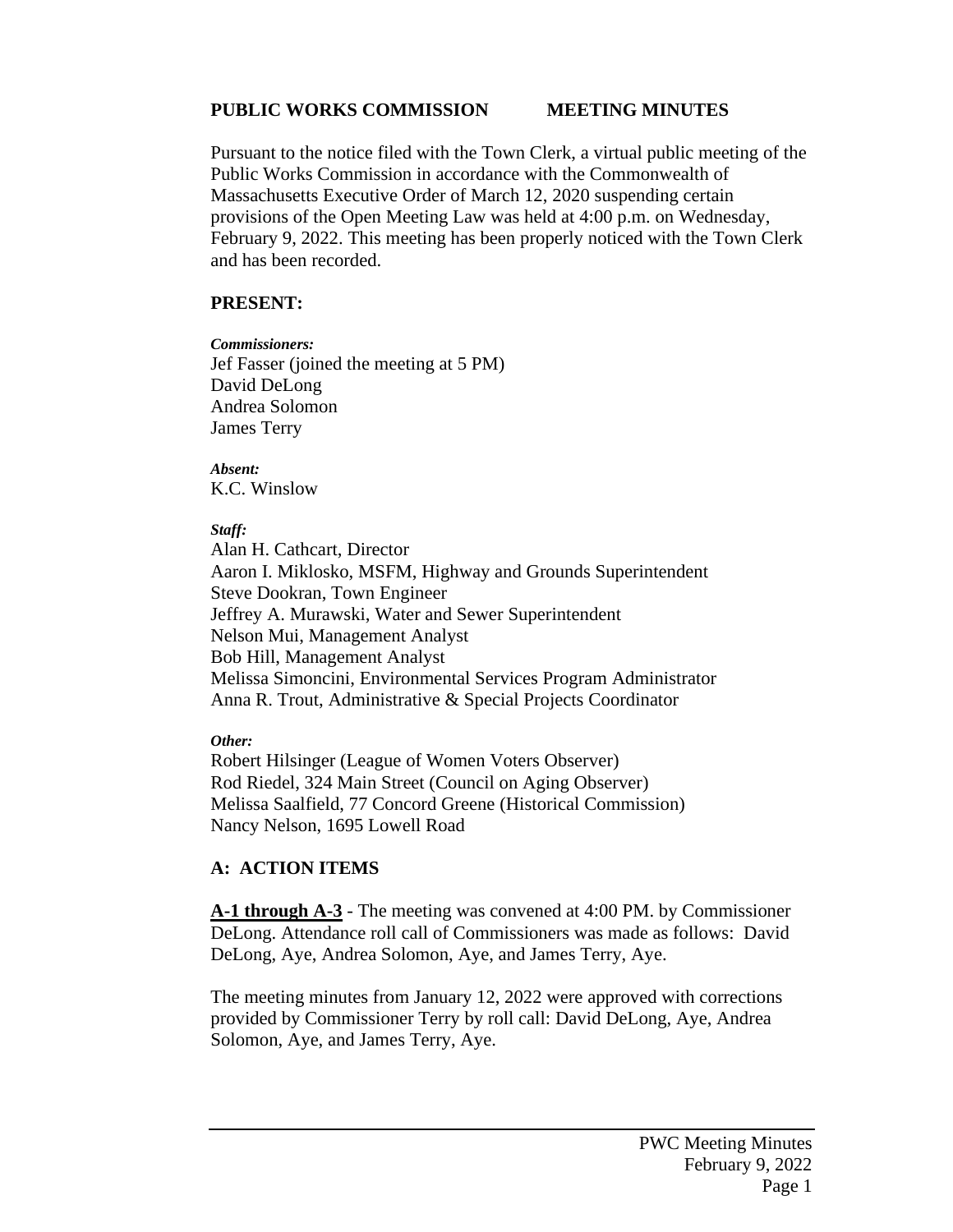Commissioner Solomon suggested that the next Public Works Commission meeting currently scheduled on March 9, be moved up so that comments can be provided relative to the Scenic Roads Bylaw at a Planning Board meeting scheduled on March 8. Commissioners will be contacted to set the date for the March Public Works Commission meeting.

Director Cathcart mentioned that the Solid Waste and Recycling Subscription Rate Hearing Meeting was moved from February to June.

### **D: DISCUSSION/ACTION ITEMS**

## **D-1: Enterprise Fund Capital Plan**

Director Cathcart reminded the Commission that general fund budgets (those supported by taxes) had been reviewed at previous meetings. The budget discussion today was to focus on CPW enterprise funds (Water/Sewer) – those supported by user fees or special service charges. Whereas planning decisions can be made independently of competing tax supported programs, the Water and Sewer budget preview can and has historically allowed for a ten year planning horizon and includes consideration of both capital and operating expenses which are balanced against revenue projections.

The program budgets are developed with consideration of regulatory compliance and customer service interests. These goals require understanding and anticipation of future regulatory and statutory requirements. Additional considerations include running well maintained and operated facilities and related infrastructure at reasonable and competitive rates through sound investments and planning. We also invest considerable resources towards the hiring, retaining and training of a professional workforce.

Current regulatory challenges that remain on our immediate radar relate to emerging contaminants such as Polyfluoroalkyl Substances (PFAS). Our water supplies have recently been tested for PFAS. While we have detected traces at all of our supplies, they are well below current drinking water standards and have not triggered a need for immediate/significant investment – at least not at this time. We also continue to invest in security and resiliency measures, also in keeping with evolving regulatory drivers. The revised lead and copper rule (LCRR) is also something we are preparing to address within the next few years.

Customer surveys indicate that a large majority of our water customers are "very satisfied" with the overall quality of water services. Overall system demand has remained fairly constant over the past five years with ongoing efforts made in the area of seasonal conservation. As shown in annual water consumption trend data, the water system demand fluctuates seasonally with an average of 1.5 million gallons per day. There was a notable drop in system demand during the summer of 2021, attributed to a mandatory water use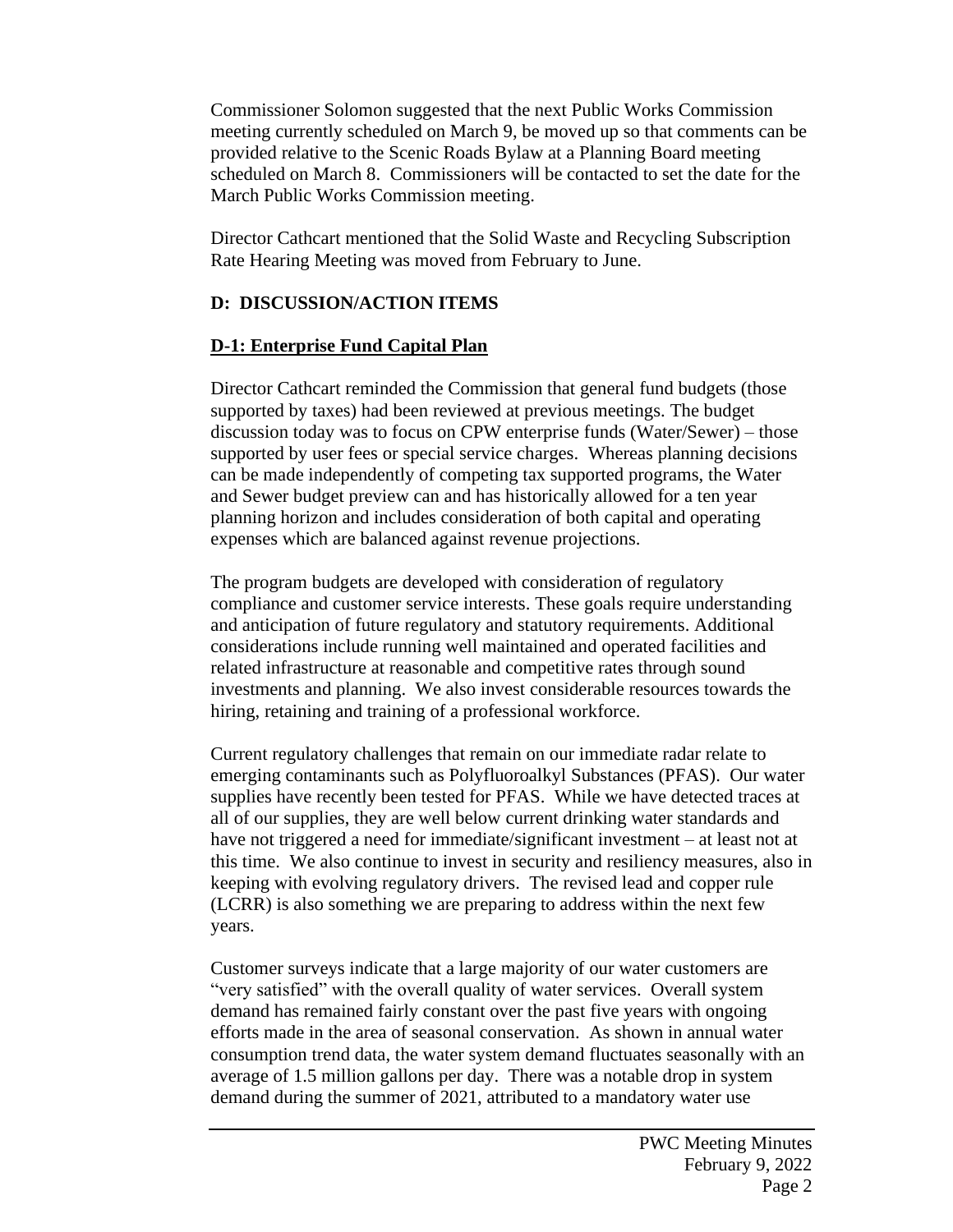restriction imposed early in the summer followed by an abundance of rain midsummer - which reduced the volume of outdoor watering.

Water supply is provided through our infrastructure which includes surface water, ground water, pumping stations, advanced treatment facilities, reservoirs, distribution mains and hydrants. Maintenance of wells is required along with pump and treatment facilities.

Last year a portion of the intake at Nagog Pond was replaced – identified as the deep section of the intake - with the balance of work to be completed this coming year. The cost was just over 2.5 million dollars for the work already done, with the remaining work projected to have a similar cost.

The water distribution system includes 135 miles of pipe of varying age and material. Water main replacement is generally scheduled and coordinated with the Engineering Division's paving program. The current plan for water main replacement work has been targeted for the Butternut Circle neighborhood. Additional plans include ongoing replacement of aging and compromised hydrants at an estimated cost of \$7,500 to \$9,000 for each hydrant alone.

Integrated water resource planning represents another program of interest and includes balancing environmental impacts of drinking water, stormwater and waste water services. This planning effort is not yet a common practice in the industry, it is essential when looking at long-range impacts and considerations relating to system resiliency. The budget plan allows for an appropriate level of financial investment required to develop this important management framework.

Within the next five years, the Water Division will add new debt relating to the Nagog Pond Water Treatment Plant construction. Despite a very robust "reserve" fund balance, this new debt will result in a few years where "net income" will be negative. However, when projecting capital and operating expenses against user fee projections over the next ten years, the long-term financial plan for the Water Fund is healthy. In FY23 the proposed capital plan for the Water Fund totals \$3,062.500. This includes an allowance for Nagog Pond intake improvements, as well as misc. station structures and equipment, main replacement, reservoir improvements, meter reading upgrade, source protection and other miscellaneous equipment and improvements.

Commissioner Terry asked if there was any opinion about why some older water mains are lasting longer than newer ones. Director Cathcart explained that water main failure is dependent on a number of factors including manufacturing quality, installation conditions, soil/environmental factors, to name a few. Some of the older pipes in Concord have been refurbished (lined) to extend their respective service life.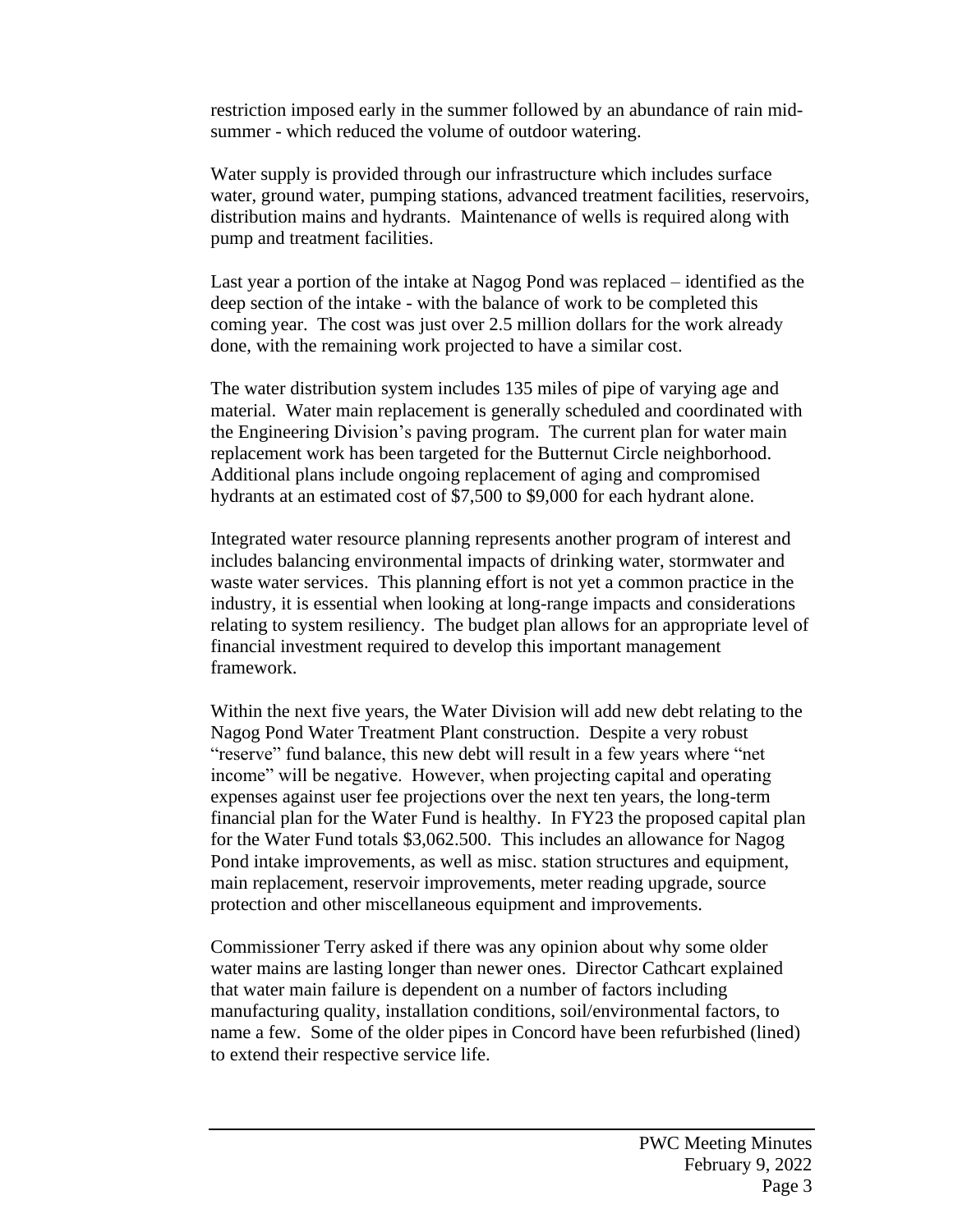Commissioner DeLong asked what the process is for keeping the water system funded. Director Cathcart explained that staff develops a budget plan, the Public Works Commission reviews these plans with consideration to policy implications and rate setting factors – which falls under their direct authority. This is why the Commission is informed of the budget plan, before it gets vetted by the Town Manager and Finance Committee. Ultimately, Town meeting vote is required to authorize the Town Manager to expend dedicated funds collected through user fees and special service charges. Again, noting that the Enterprise budgets are not funded through the tax base.

Nancy Nelson, 1695 Lowell Road, commended the Director for this detailed explanation of the complexity of the water process.

Rod Riedel, 324 Main Street (Council on Aging Observer), asked about the source of the funds that will provide the debt, and if this is outside the scope of the 2 ½ budget. Director Cathcart explained that no new debt is being requested at the upcoming Town Meeting. Should the plan for Nagog Pond develop in accordance with the existing plan, the Director will work with the Town Manager's office on determining how the debt schedule would be managed with consideration of all other Town needs.

Director Cathcart went on to provide an overview of sewer system expenditures. Like the water fund, these expenditures are funded through user fees and special service fees and are used to maintain and improve the sewer system. The sewer improvement fund is a separate dedicated fund (set up through Town Meeting) that allows for money to be set aside for future expense to increase capacity. One third of the Town is on the municipal sewer system. The sewer system is made up of treatment facilities, pump stations, lift stations, collector mains and manholes. A lot of time and energy is focused on maintaining this infrastructure including inspections and improvements.

The wastewater treatment facility may be fairly small but is complex. Director Cathcart presented a variety of examples of capital improvement projects to demonstrate the scale and complexity of investments including chemical feed system improvements, clarifier rehabilitation efforts and large pump system replacements. One particularly notable capital investment which remains on the five-year planning horizon relates to the interest in increasing the capacity of the existing wastewater treatment plant. Concord continues to be constrained by operating conditions detailed within its Federal National Pollutant Discharge Elimination System (NPDES) permit. This permit regulates the quality and capacity of flow that can be put through this facility. A request has been made on behalf of the Town to increase the capacity of this facility by 10%. EPA has failed to acknowledge this request – to date.

The projected FY23 operating expense for the municipal wastewater program is just over three million dollars. This is comprised of depreciation, treatment plant expenses, pumping and collection system and general fund services. The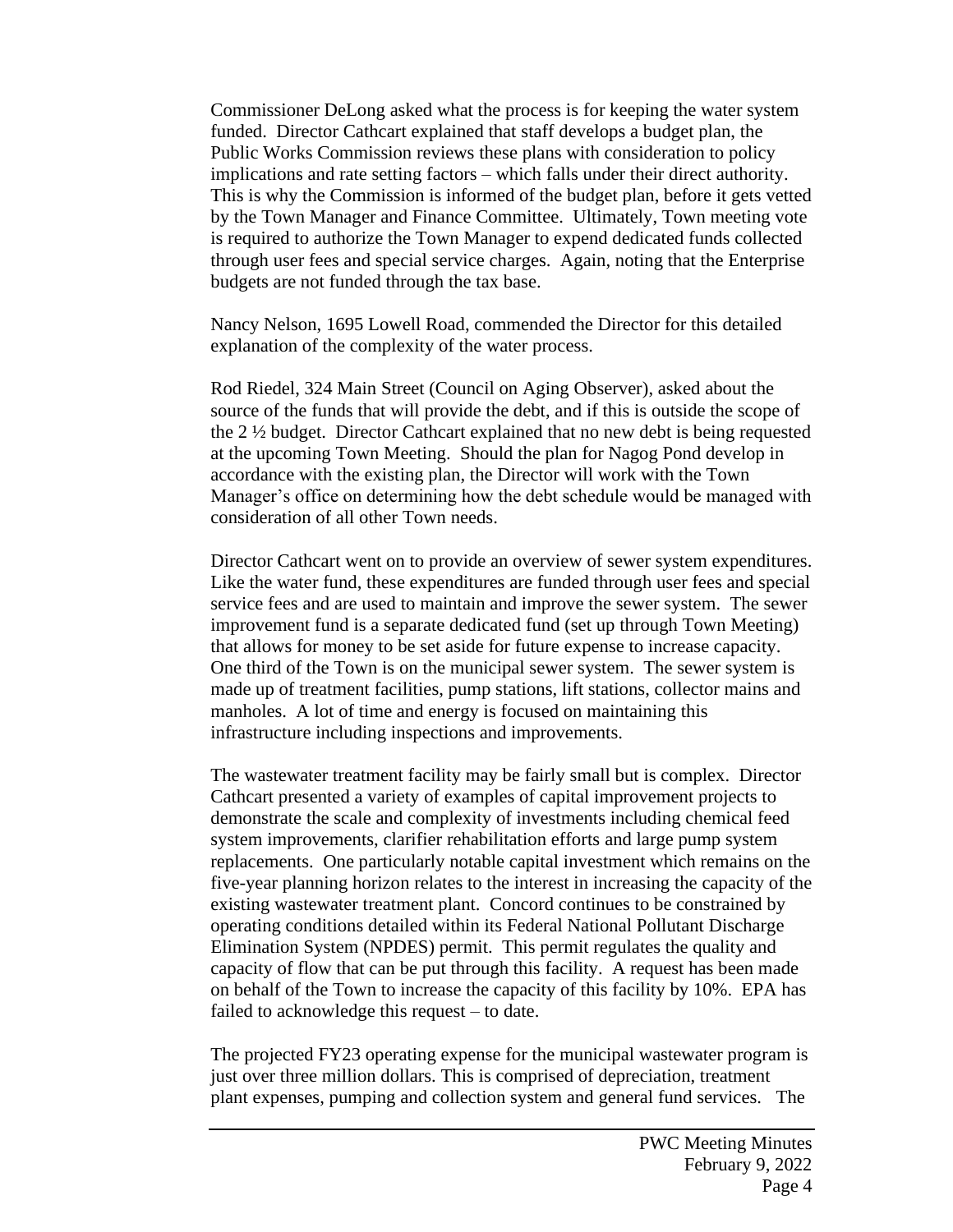operating projection over ten years does not show an appreciable drop in net income in FY27-30 and there are no capital projects that would suggest debt will need to be incurred, at this point. There is a healthy balance in the reserve fund, which will cover all anticipated capital expenses. It was noted that the wastewater treatment plant was refurbished back in 2007. As equipment and related infrastructure tends to have a useful life of 10-25 years, we are beginning to plan for replacement expenses that may be significant. Again, based on the existing health of the fund, this will likely be managed without requiring new debt.

Proposed FY23 capital expenditures in wastewater total \$1,397,700. This will allow for needed repair and replacement of station structures and equipment, inflow/infiltration & sewer lateral work, meter reading system upgrade, station structures & plant equipment, wastewater treatment plant improvements and vehicle & miscellaneous equipment replacement.

Director Cathcart recognized Nelson Mui, Management Analyst, Bob Hill, Management Analyst and Jeff Murawski, Water and Sewer Superintendent for their contributions putting together this capital plan.

Commissioner Terry expressed appreciation for this comprehensive report and looks forward to having this kind of information every year.

### **D-2: Director's Report**

Director Cathcart recognized the retirement of Paul Reinhardt, Management Analyst who worked for Concord Public Works for over 25 years; Ken Sherman, Water/Sewer System Maintainer having contributed as a valued member of Concord Public Works for over 14 years; and Alexandra Wahlstrom, Senior Environmental and Regulatory Coordinator who had served as a valued member of Concord Public Works for over ten years.

As a result of some personnel vacancies and infusion of several new personnel, Melissa Simoncini has been asked to step-in and provide regulatory and water quality compliance support to the Water/Sewer Division. Her direct responsibilities for the solid waste and recycling programs have been absorbed by the Highway & Grounds Division, under the leadership of Aaron Miklosko with support from Erik Shaw and Justine St. John.

It was noted that over the past twenty years, services relating to solid waste and recycling has been expanding. Regrettably, these services have expanded to the point where the impact on the Keyes Road campus has become problematic. One particular challenging management issue relates to the increased demand for cardboard storage and recycling. Staff has been charged to evaluate alternative management opportunities with a goal of improving Keyes Road campus operations (notably to improve safety and site security issues). There is also a need for improved storage/housing of valuable equipment.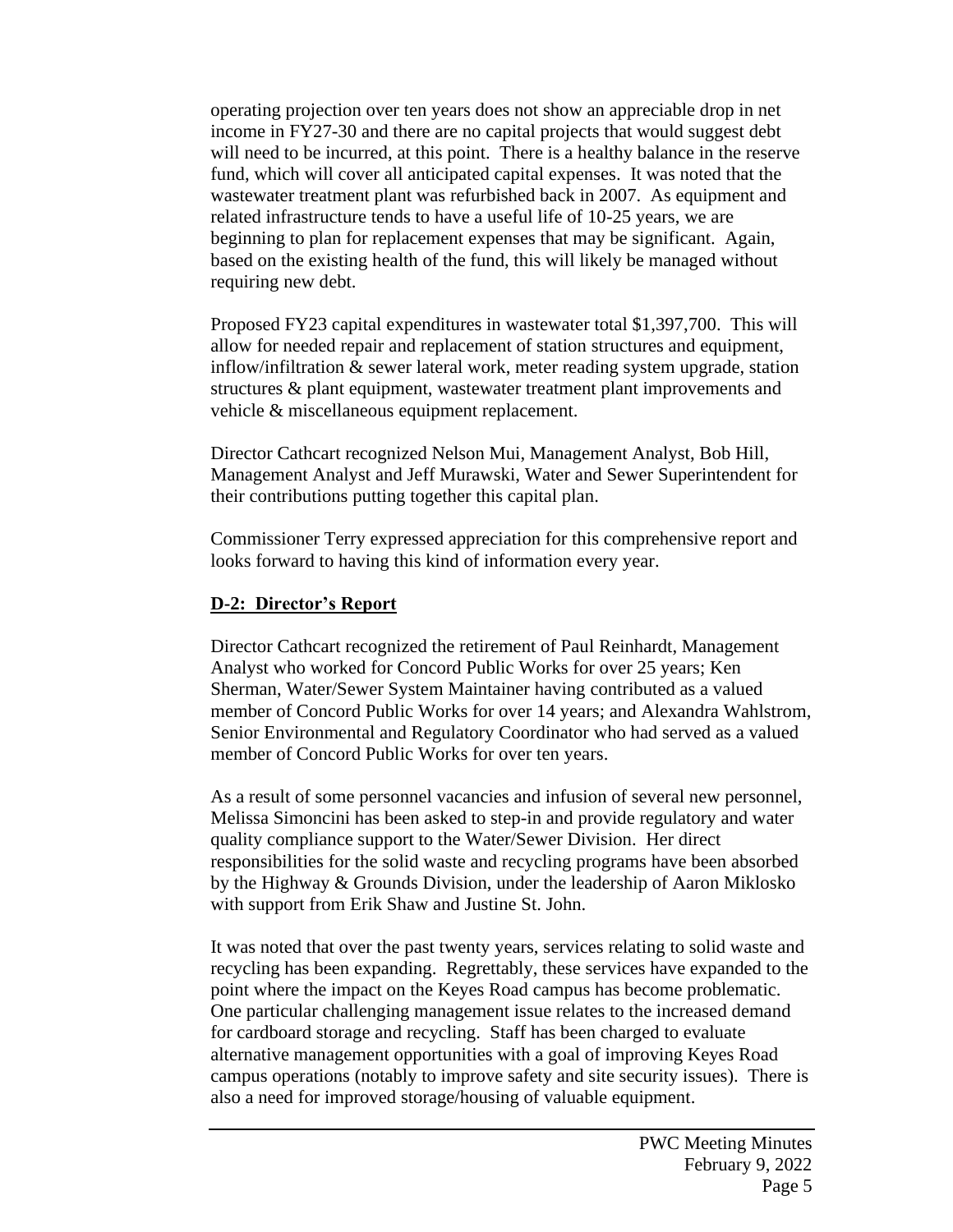- **Highway, Grounds and Cemetery (Presented by Aaron Miklosko, Highway and Grounds Superintendent) –**
	- o **Compost Site**  The site is closed for the season for brush and yard waste, but has been open for Christmas Tree Collection, Styrofoam and holiday lights for two weekends after the holidays. Highway and Grounds crew have chipped the Christmas trees on site. The compost site is also used for snow that is hauled from Concord's centers. An additional snow dump is in West Concord.
	- o **Snow Removal**  There have been some significant snow events requiring roadway treatment, snow plowing and one snow removal operation. A total of 28.5" of snow has been recorded in Concord thus far this season.
	- o **Cemetery Operations**  Interments are performed during the winter season, which requires thawing the ground and preparation of grave lots.
- **Engineering (Presented by Steve Dookran, Town Engineer) –**
	- o **Planning and Design** Engineering is busy focusing on planning and design work, while being short staffed without one engineer, while recruitment takes place.
	- o **School Zone Signage**  Old Marlboro Road This project began in the fall, which has now been completed with School Zone Signs and Speed Signs now installed. Funding was provided by a Shared Street Grant.
	- o **Commonwealth Ave**  Beharrell Street Improvements are planned to begin in the spring. Crosswalks and sidewalks will be improved in this area. There is also a crosswalk that will be added on Church Street.
	- o **Roads Program**  Four contracts are being put together for bid before spring.
	- o **Communication**  Director Cathcart pointed out that Mr. Dookran and his staff have been doing a good job communicating information about the roads program, including providing a presentation to the League of Women Voters.

## • **Water/Sewer (Presented by Jeffrey Murawski, Water/Sewer Superintendent)-**

- o **White Pond Well Redevelopment** Repairs need to be performed to increase well capacity with scheduled well redevelopments.
- o **Hubbard Street Sewer Repair** In December a partial collapse of the sewer liner occurred necessitating an emergency repair. Additional excavation and repair, including paving was also performed.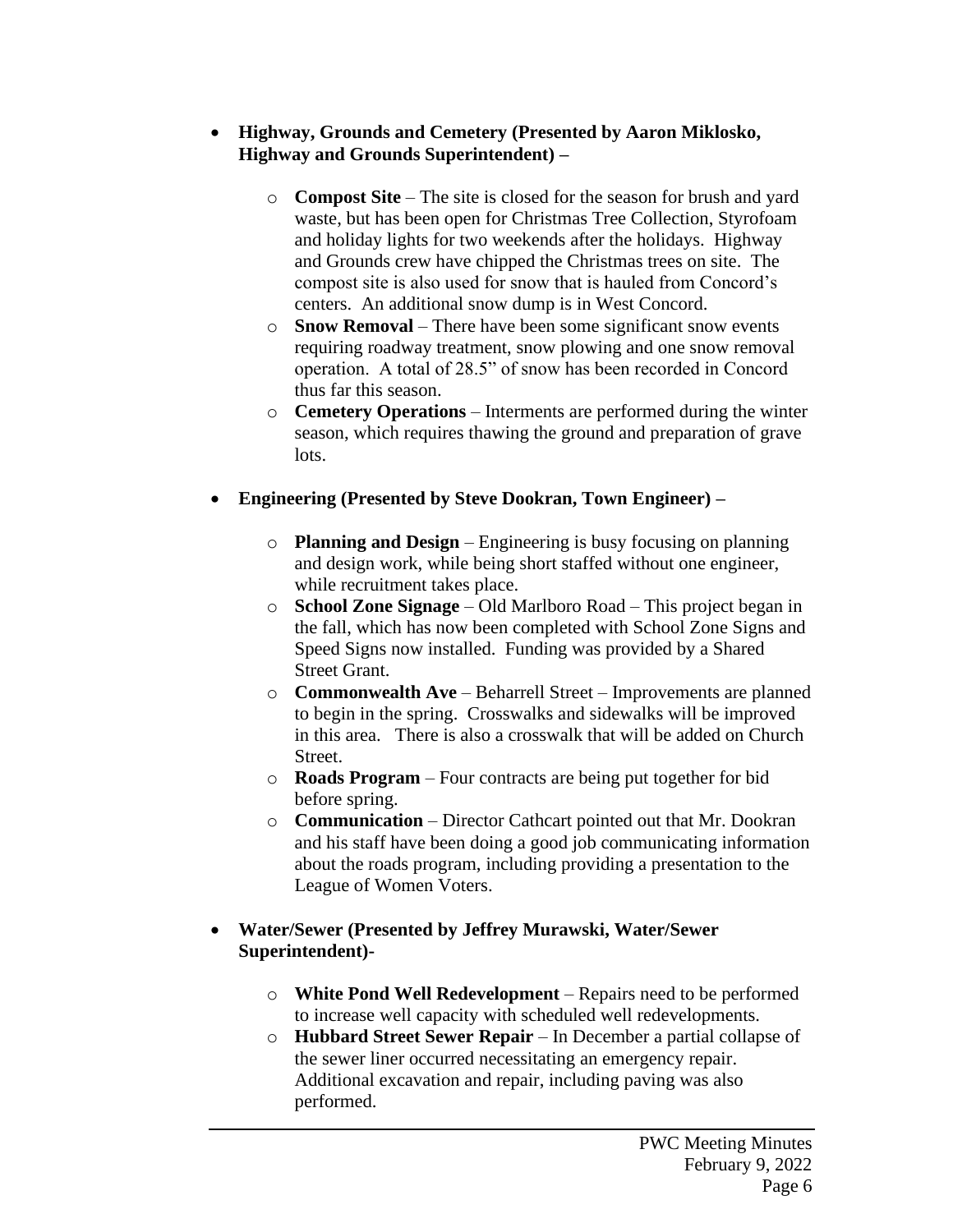### **D-3: Commissioner's Comments**

Commissioner DeLong commented on the photos of Styrofoam being left at the Keyes Road site and how a change of behavior is needed to alleviate this problem.

Commissioner Terry asked about the failure of EPA to respond to the request for additional wastewater capacity. Director Cathcart explained that EPA has had challenges getting permits processed. They recently announced a program for a general permit that will require careful review and a possible response. A draft permit was just received yesterday, with ninety days to respond. He expressed that he hopes to advance this issue with the PWC and Select Board support.

# **D-4: Public Comments**

Robert Hilsinger (League of Women Voters Observer), asked if the issue of wastewater capacity might be addressed in the proposed zoning dimensional requirements at Thoreau Street. Director Cathcart responded that there has been a philosophy of not allowing unintended connections to the sewer system outside of the comprehensive wastewater master plan. There is an allowance with the plan to have some infill. If we are to expand the infill, it is unlikely that we will be able to serve commitments or identify needs beyond the existing service area. We have a four phased plan. The first phase was completed, but given the economy and demand no additional extensions have occurred, but there has been some infill with two unit housing, supported at Town Meeting. If our permit gives us a 1.2 million gallon per day average limit and the Town exceeds it, the next step is to talk to DEP and EPA for a consent order. We have always tried to manage our wastewater in a proactive manner, to avoid a compliance excursion. We are trying to make the case ahead of time, but not getting approval. There is also a plan for a potential discharge site at the Grace Property in West Concord. We hope to get a 10% increase on the permit with community interest.

Commissioner DeLong asked if the sewer capacity limitation would prevent the Thoreau District plan from happening. Director Cathcart explained that we have maintained compliance with a permit for close to twenty years knowing we are close to that capacity. Through use of I/I we have tightened up the system. If the Thoreau District is to be realized, the amount of capacity would have to be determined and prioritized over other expansion requests.

Commissioner Terry MOVED to adjourn the meeting at 5:35 PM, Commissioner DeLong **SECONDED**, and it was **VOTED** by roll call vote as follows: David Delong, Aye, Andrea Solomon, Aye, James Terry, Aye, and Jef Fasser, Aye.